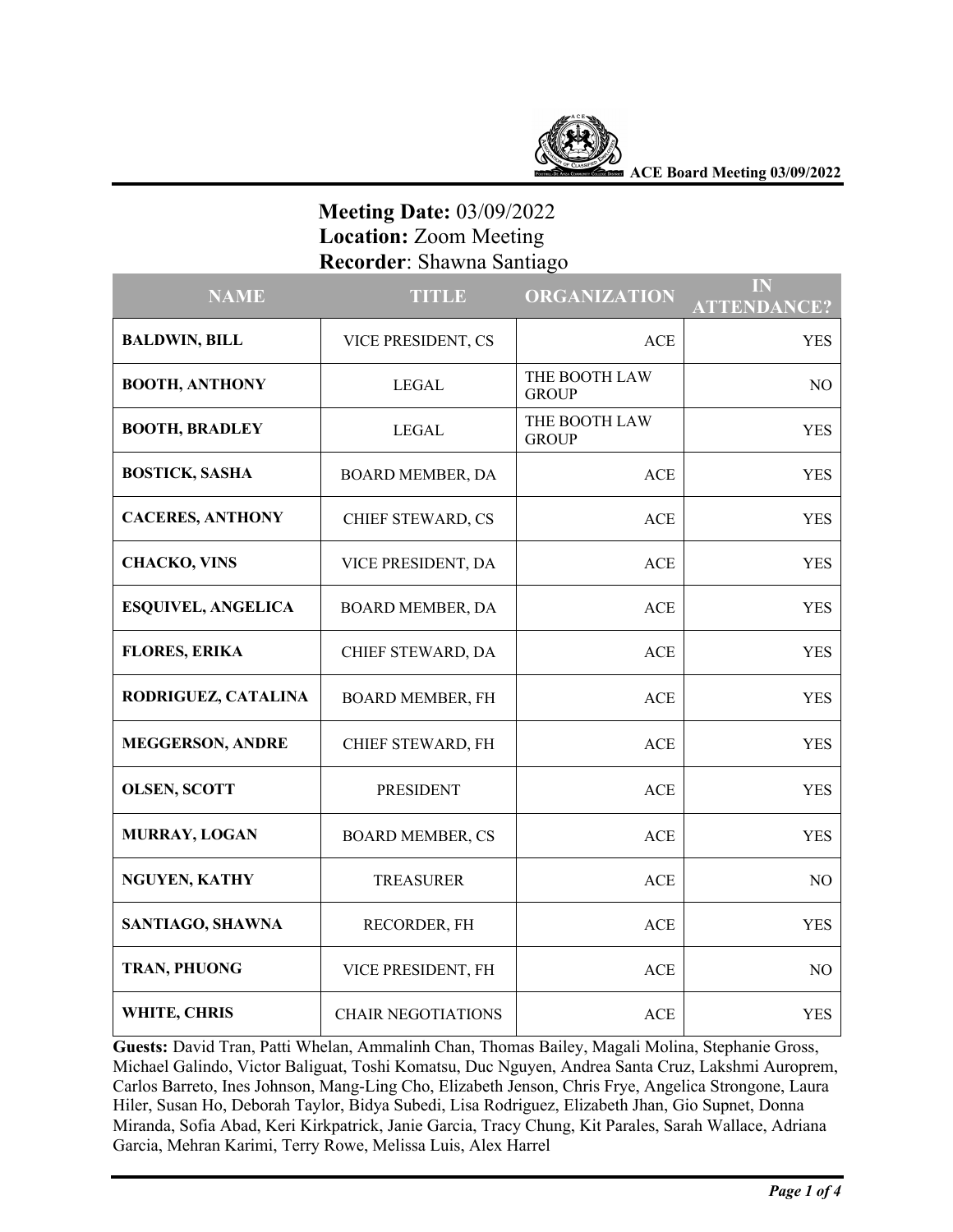

**ACE Board Meeting 03/09/2022**

#### **Meeting Start: 1:05pm**

#### A. **Approval of Minutes**

• **Motion:** To approval the Feb 9<sup>th</sup>, 2021, minutes  **Moved:** Baldwin  **Second:** Flores  **Minutes Approved Abstentions** White "was not in attendance."

#### B. **Financial Report** Presenter: Nguyen

| <b>B</b> of A Checking:<br><b>US Bank Money Market:</b> | \$94,059.69<br>\$598,675.47 |             |
|---------------------------------------------------------|-----------------------------|-------------|
| <b>Accounts Total:</b>                                  | \$692,735.316               |             |
| $\bullet$ Interest Income Earned 2021:                  |                             | \$49.83     |
| • Interest Income Earned 2022:                          |                             | \$9.67      |
| • Net Cash Flow:                                        |                             | \$10,000.   |
| • Membership Dues- Feb 2022:                            |                             | \$43,617.27 |

## C. **Public Comment:**

- No public comment
- If for any reason you do not feel comfortable commenting in this public forum, feel free to send any questions or comments to Andre Meggerson who will bring them up for you.

#### D. **Old Business:** Presenter: Olsen

- **Juneteenth Lawsuit:** Presenter B. Booth
	- **o**
- **Classification Study Retro Pay:**
	- **o** Still waiting for list of members that will be paid in March
	- **o** They send me a list of cwids and back pay calculations
	- **o** You can message me, and I will send you an accounting of your payment
	- **o** HR manually goes thru each of these calculations
- **Remote Work Stipend**
	- **o** Everyone should have received the stipend in Feb paycheck
	- **o** I have the background calculations I can send you
	- **o** This is based on how many months were worked remotely
	- **o** I'm waiting to get conformation of retiree payments
- **Demand for Member Information Per Gov't Code 3558:**
	- **o** Need accurate list of who is where and job role
	- **o** We have placed this demand and they have until April 1<sup>st</sup> to fulfill it
	- **o** Also in this is my attendance in onboarding meetings.
- E. **New Business:** Presenter: Olsen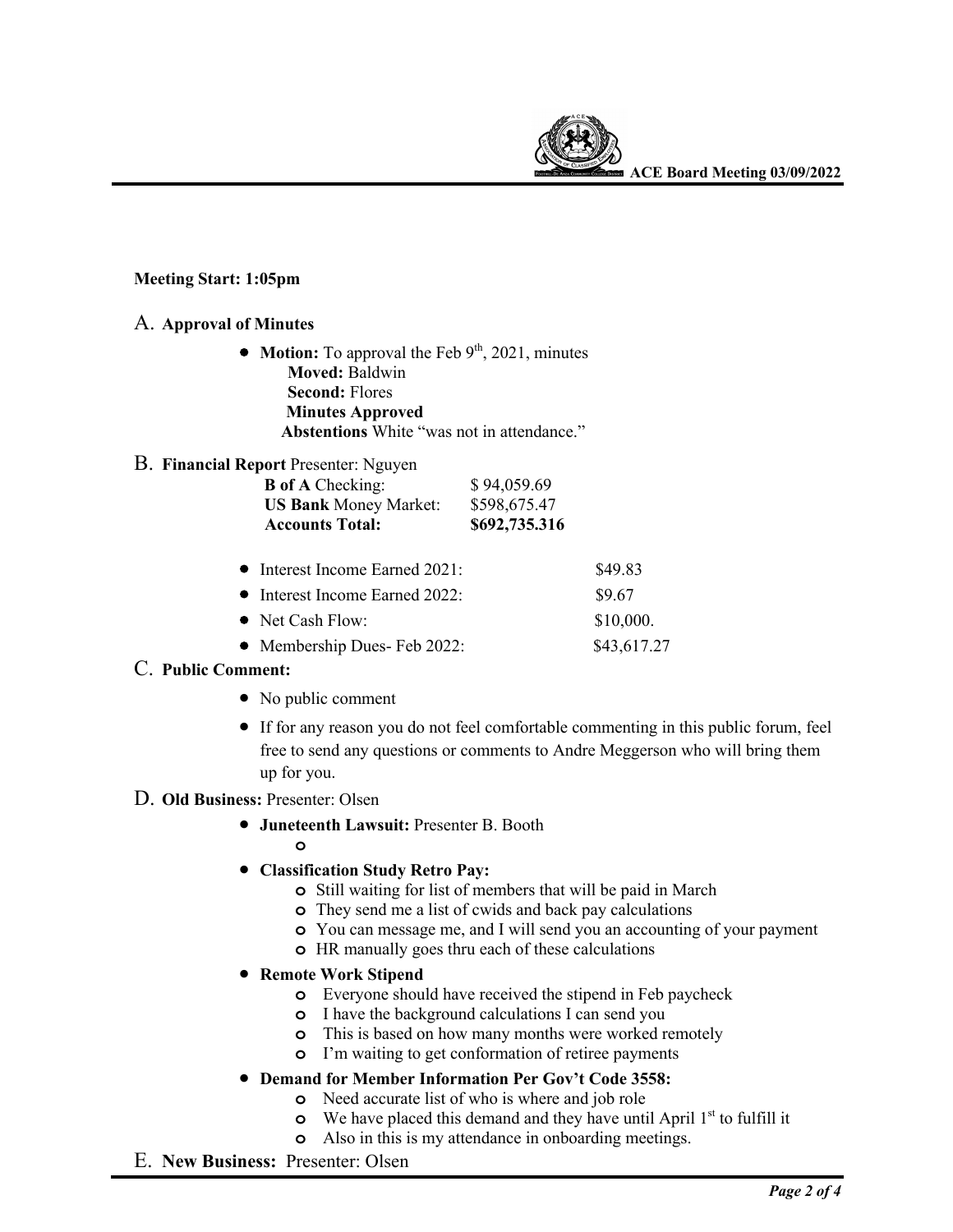

**ACE Board Meeting 03/09/2022**

## • **California COVID Assembly Bill 1993**

- **o** A member has asked that we take a stand on this bill
- **o** Essentially what it does is codifies what already exists
- **o** White suggested that we poll the membership via a survey
- **o** Historically we have not taken stances when it comes to political issues
- **o** Olsen will include a copy of the bill and survey the membership

## • **District Mask Requirements**

**o** AP3507 continues until March 25<sup>th</sup> district mask policy differs from what the county is doing.

## F. **President's Announcements:** Presenter: Olsen

- **o** Working on negotiating COLA
- **o** We are doing all we can to raise the issue of costs going up
- **o** I'm perusing issues that people have been brining to me

## G. **Committee Reports:**

- **Negotiations Report:** Presenter: White
	- **o** We've wrapped up rolling over contract for 3 years and adding Juneteenth as a holiday
	- **o** What's still on the table is cols 5.07 % cola from the state
	- **o** Just signed an MOU for collectively bargaining COLA which would cover 2021-2022 and 2022-2023.
	- **o** The pandemic has impacted most community colleges throughout the state who will face a fiscal cliff in 24/25 when the hold-harmless funding ends. The governor's draft budget for 2022-23 looks to address this gap by reassessing base funding allocations.
	- **o** Changing that funding base is significant for us as we continue to decline in enrollment Student centered funding formula differs from butts in seats of the past.
	- **o** Pandemic has made that gap big for everyone (CCC) for those of us are apportionment funded 24/25 what hold-harmless funding they are giving to us at that point the state will give that to us as our base.
	- **o** District always says that the hold harmless is temporary
	- **o** If the new funding floor is approved in the budget, that helps with negotiations because we know hold-harmless funding will be permanent.
	- **o** We ask for a realistic COLA
	- **o** Hopefully we will start that process next week.
	- **o** District has some legitimate cost increases that we need to account for
- **JLMBC:** Presenter: Olsen
	- **o** Nothing to report.
- **Benefits:** Presenter: White